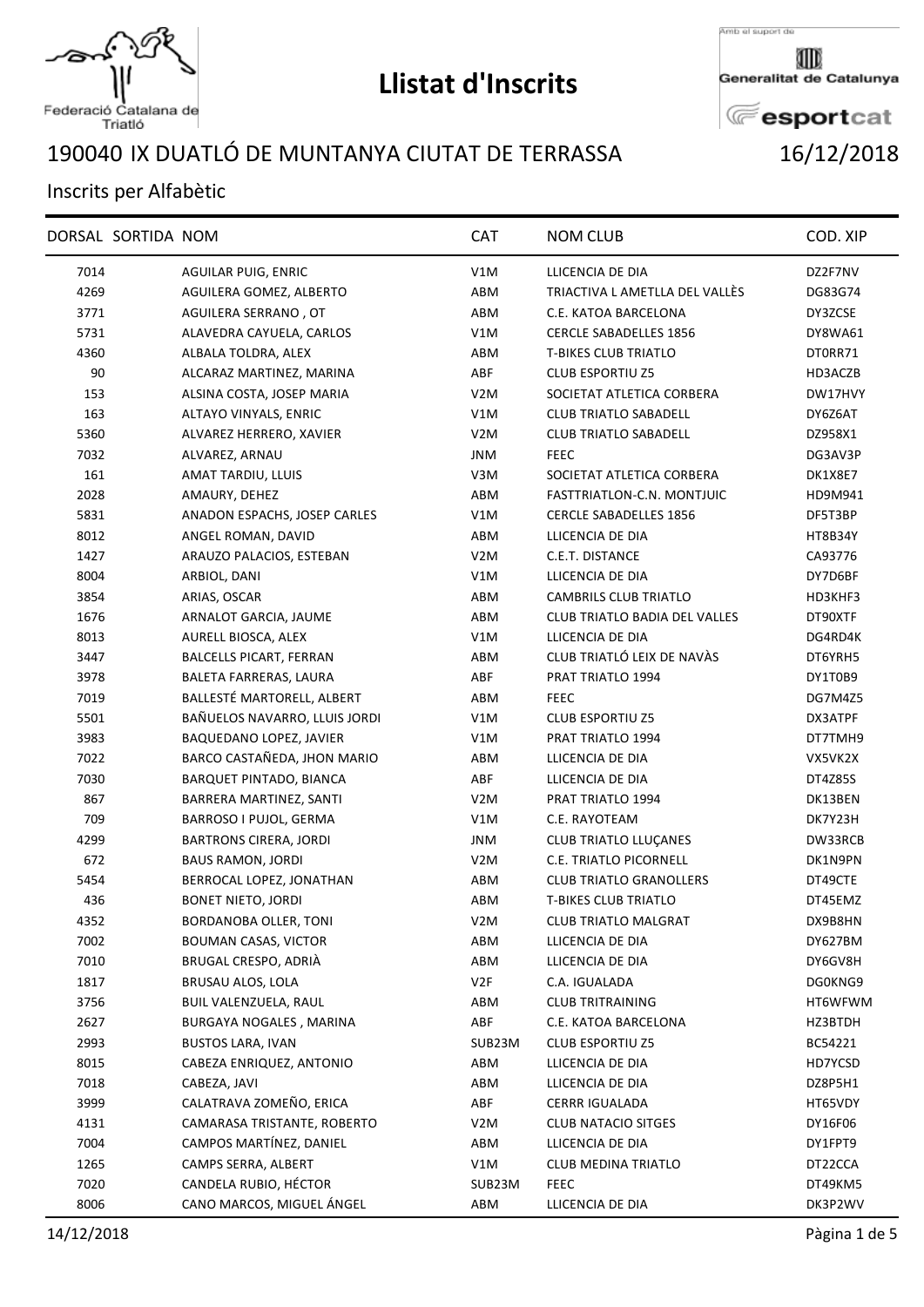|      | DORSAL SORTIDA NOM |                                 | <b>CAT</b>       | <b>NOM CLUB</b>                               | COD. XIP       |
|------|--------------------|---------------------------------|------------------|-----------------------------------------------|----------------|
| 132  |                    | CAPEL RUBIO, FRANC              | V1M              | TRIACTIVA L AMETLLA DEL VALLÈS                | DZ8BKR3        |
| 1570 |                    | CARMONA POU, FELIX              | V <sub>2</sub> M | <b>C.E. TRIATLO PICORNELL</b>                 | DG651KB        |
| 8005 |                    | CARRERAS MONRÓS, ORIOL          | V1M              | LLICENCIA DE DIA                              | HD7ZABX        |
| 3984 |                    | CARRERAS SOLER, MARCEL          | ABM              | C.E.T. DISTANCE                               | DT9PTYG        |
| 2567 |                    | CASAJOANA SANTANDREU, XAVIER    | JNM              | C.N. SABADELL                                 | DW01ZDS        |
| 2835 |                    | CASTAÑO VICENTE, CESAR          | ABM              | CLUB TRIATLO VALLIRANA                        | DX4W6DY        |
| 2815 |                    | CASTELLA MARCHAN, JOAN CARLES   | V <sub>2</sub> M | TEAM CALELLA TRIATHLON                        | DY5Z1T9        |
| 8001 |                    | CASTRO SAMPOL, PAU              | ABM              | LLICENCIA DE DIA                              | HT9YXY6        |
| 8032 |                    | CHACON LOPEZ, GORKA             | V1M              | LLICENCIA DE DIA                              | DY3Z1TR        |
| 3770 |                    | CIRERA EGEA, ELOI               | V1M              | C.E. TRIATLO PICORNELL                        | DK5GEFC        |
| 8029 |                    | COROMINAS URZANQUI, JORDI       | V2M              | LLICENCIA DE DIA                              | HD38R61        |
| 7027 |                    | <b>CORRALES LORITE, SERGIO</b>  | ABM              | LLICENCIA DE DIA                              | DT49VTR        |
| 8016 |                    | CORTÉS GIMENO, PILAR            | V1F              | LLICENCIA DE DIA                              | DX5RVT2        |
| 4984 |                    | COSTA PUIGPELAT, RICARD         | ABM              | CLUB TRIATLÓ LEIX DE NAVÀS                    | <b>DW379ZA</b> |
| 233  |                    | CRESPO, JUAN ANTONIO            | V1M              | <b>CLUB ESPORTIU Z5</b>                       | DT2MM44        |
| 8019 |                    | DEL OLMO DIAZ, AITOR            | ABM              | LLICENCIA DE DIA                              | DT2GXE8        |
| 3195 |                    | DELLUNDE MARTINEZ, DAVID        | V2M              | <b>CLUB TRIATLO MALGRAT</b>                   | DT2M38K        |
| 4414 |                    | DIAZ LOPEZ, ALBERTO             | ABM              | TEAM CALELLA TRIATHLON                        | DG5P725        |
| 4260 |                    | DIETSHCE, FERNANDO              | V1M              | TEAM CALELLA TRIATHLON                        | DY69GB7        |
| 2946 |                    | DOMINGO MAS, NARCIS             | V1M              | CAMBRILS CLUB TRIATLO                         | DT6DGDB        |
| 3196 |                    | DOMINGUEZ SANCHEZ, JOSE         | V1M              | <b>CLUB TRIATLO MALGRAT</b>                   | DG3XNT9        |
| 4266 |                    | DUART CASTELLS, DIDAC           | V1M              | <b>CLUB ESPORTIU Z5</b>                       | DY66PE6        |
| 5772 |                    | DUART CASTELLS, JORDI           | V1M              | <b>CLUB ESPORTIU Z5</b>                       | DY59PGM        |
| 2582 |                    | <b>EGEA CORTES, RAQUEL</b>      | ABF              | C.A. IGUALADA                                 | DY9H80G        |
| 7003 |                    | EJARQUE GUILLAMAT, PERE         | V1M              | LLICENCIA DE DIA                              | VX5EWYN        |
| 69   |                    | ELIZALDE HEREDIA, JAVIER        | ABM              | TEAM CALELLA TRIATHLON                        | DT2W6KM        |
| 5450 |                    | ESCOLA RUIZ, FRANCESC           | ABM              | <b>CLUB TRIATLO CORNELLA</b>                  | HD3A57F        |
| 3919 |                    | ESCRIU MATEU, SERGI             | V1M              | <b>CLUB TRIATLO SABADELL</b>                  | CG88744        |
| 5858 |                    | ESPINOSA VALERO, POL            | SUB23M           | <b>CLUB NATACIO BANYOLES</b>                  | DT2KSXE        |
| 4301 |                    | ESTEVEZ POZO, DANIEL            | V1M              | <b>CLUB TRIATLO BADIA DEL VALLES</b>          | DR1TZPY        |
| 7017 |                    | FALOMÍ, BERNAT                  | SUB23M           | <b>FEEC</b>                                   | DT02PEC        |
| 4371 |                    | FARRE CANADELL, BIEL            | <b>JNM</b>       | <b>CLUB TRIATLO GRANOLLERS</b>                | DT02R8H        |
| 4328 |                    | FARRE MOLL, GERARD              | ABM              | TRI+9 EL MASNOU                               | DG7VTP4        |
| 8028 |                    | FARRERAS ALFONSO, JOAN          | SUB23M           | LLICENCIA DE DIA                              | DT3SGRZ        |
| 2226 |                    | <b>FARRUS ROCA, JURI</b>        | ABM              | <b>CLUB NATACIO SITGES</b>                    | DY13ZGM        |
| 507  |                    | FERNANDEZ RIVERA, RUBEN         | ABM              | C.E. RAYOTEAM                                 | DN0KG68        |
| 3253 |                    | FERNANDEZ, OSCAR                | V1M              | SOCIETAT ATLETICA CORBERA                     | DY2E53W        |
| 707  |                    | FERRAN BENNSTROM, ENRIC         | V2M              | CLUB NATACIO BANYOLES                         | DG9HCXW        |
| 5146 |                    | FERRER CRUSELLES, NURIA         | V1F              | <b>CLUB TRIATLO GRANOLLERS</b>                | DY0WPY2        |
| 1647 |                    | FIDALGO LOPEZ, ANIBAL           | V1M              | CLUB MEDINA TRIATLO                           | DY614PC        |
| 2447 |                    | FIERENS, GREGORY                | V1M              | C.E. CERDANYOLA A.T.                          | DG9RB6D        |
| 7036 |                    | FONTANET ALBINYANA, BERNAT      | JNM              | LLICENCIA DE DIA                              | DG7NX3V        |
| 2131 |                    | FORNS NADAL, ORIOL              | ABM              | <b>CLUB TRIATLO GRANOLLERS</b>                | DK5MD3P        |
| 8018 |                    | FORTE MARTINEZ, ADRIÀ           | ABM              | LLICENCIA DE DIA                              | DZ0KV6P        |
| 7035 |                    | FORTUNY CENDRA, LLIBERT         | V1M              | LLICENCIA DE DIA                              | DT9N9SD        |
| 1224 |                    | FREIXER ALSINA, FRANCESC        | V1M              | <b>GRUP ESPORTIU ESTEVE</b>                   | DW4VHNN        |
| 8026 |                    | FUENTES GIJÓN, JOSÉ             | V1M              | LLICENCIA DE DIA                              | DR9GZE3        |
| 5062 |                    | FUENTES GONZALEZ, ANA           | ABF              | TEAM CALELLA TRIATHLON                        | DT2WMDD        |
| 7005 |                    | FUENTES SERRANO, MAGI           | ABM              | <b>FEEC</b>                                   | DT02THB        |
| 4368 |                    | GABARRO MORENTE, GEORGINA       | ABF              | C.A. IGUALADA                                 | DT33RGN        |
| 3993 |                    | <b>GALOBART SAMPIETRO, ERIC</b> | ABM              | C.E. CERDANYOLA A.T.                          | DT3K8Y8        |
| 4268 |                    | GAONA NUÑEZ, JULIO CESAR        | ABM              | C.E.T. DISTANCE                               | DT2SXFN        |
| 4363 |                    | <b>GARCIA CANO, RUBEN</b>       | ABM              | <b>CLUB ESPORTIU Z5</b>                       | DY8MB44        |
| 2148 |                    | <b>GARCIA CUENCA, TONI</b>      | ABM              | CAMBRILS CLUB TRIATLO                         | CG91975        |
|      |                    |                                 |                  |                                               |                |
| 3699 |                    | GARCIA ESCRIBANO, JUAN LUIS     | ABM              | CLUB TRIATLO SABADELL                         | CB12527        |
| 4652 |                    | GARCIA GARCIA, ANTONIO          | V1M              | C.E. CERDANYOLA A.T.                          | DG7WDRH        |
| 1203 |                    | GARCIA MONELL, XAVIER           | V <sub>2</sub> M | TRIATLO TERRASSASPORTS-CICLOS TRUJILL DT97WMC |                |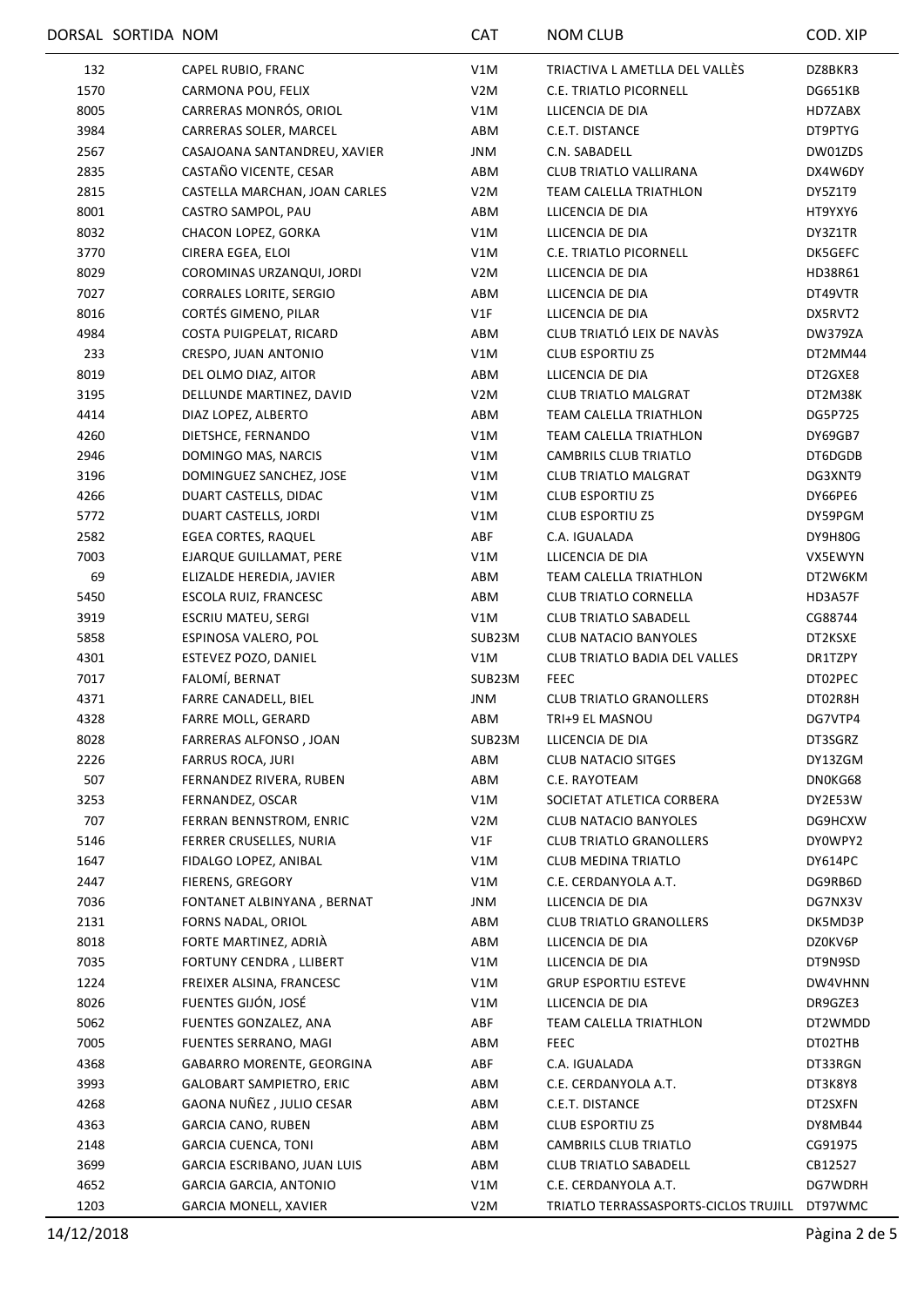|      | DORSAL SORTIDA NOM |                                                    | <b>CAT</b>       | <b>NOM CLUB</b>                                          | COD. XIP       |
|------|--------------------|----------------------------------------------------|------------------|----------------------------------------------------------|----------------|
| 3379 |                    | GARCIA PUEYO, ANDREU                               | V1M              | <b>CLUB TRIATLO BADIA DEL VALLES</b>                     | HD1MK9D        |
| 7006 |                    | GARCIA SANCHEZ, DAVID                              | V1M              | LLICENCIA DE DIA                                         | HD30ZED        |
| 2183 |                    | <b>GARROTE BORRULL, GERMAN</b>                     | V1M              | TRI+9 EL MASNOU                                          | DR7WPY2        |
| 1709 |                    | GENOLLA SUBIRATS, MIQUEL                           | V <sub>2</sub> M | <b>INDEPENDIENTE</b>                                     | DK8VP5M        |
| 4052 |                    | GIMÉNEZ DALMAU, MERITXELL                          | V2F              | PRAT TRIATLO 1994                                        | DG945TP        |
| 1274 |                    | <b>GISPERT PORCAR, XAVIER</b>                      | V1M              | TRIACTIVA L AMETLLA DEL VALLÈS                           | DT0K7HR        |
| 4351 |                    | GOENAGA ARISTI, IÑAKI                              | ABM              | <b>CLUB TRIATLO LLUCANES</b>                             | DK24P8Y        |
| 7025 |                    | GOMEZ CAPARROS, FRANCISCO                          | V1M              | LLICENCIA DE DIA                                         | DG7NP6B        |
| 3789 |                    | GOMEZ MUÑOZ, ANNA                                  | ABF              | TEAM CALELLA TRIATHLON                                   | DY30N58        |
| 30   |                    | <b>GOMEZ RAMON, LAURA</b>                          | ABF              | CMG FERRER HOTELS                                        | HD30FTK        |
| 5475 |                    | GONZALEZ MARTINEZ, JOAN                            | ABM              | <b>CLUB TRIBANDA TRIATLO</b>                             | <b>HD0XPGT</b> |
| 7031 |                    | GONZALEZ NEVADO, JOAQUÍN                           | ABM              | REACTIVITE FISIOTERAPIA - AFITSPORT                      | DT4ZF26        |
| 2119 |                    | <b>GONZALEZ TOR, PAU</b>                           | ABM              | C.N. VIC-ETB                                             | DG92N8W        |
| 2348 |                    | <b>GRACIA ALCACER, JAUME</b>                       | V1M              | C.N. TERRASSA-CICLES MORENITO                            | DG6PP8X        |
| 2396 |                    | <b>GRAS SOLER, JOAN</b>                            | ABM              | TEAM CALELLA TRIATHLON                                   | HD3P8HC        |
| 7011 |                    | GUILLEM ZAFRILLA, ALBERTO                          | ABM              | LLICENCIA DE DIA                                         | DY1NV6H        |
| 4000 |                    | <b>GUTIERREZ FERNANDEZ, ERIK</b>                   | ABM              | TRIACTIVA L AMETLLA DEL VALLÈS                           | HE36P5A        |
| 5413 |                    | GUTIERREZ GARCIA, KILIAN                           | ABM              | TRIACTIVA L AMETLLA DEL VALLÈS                           | DF3CYMA        |
| 2850 |                    | GUTIERREZ MUÑOZ, GABRIEL                           | V1M              | TEAM CALELLA TRIATHLON                                   | DY69GRP        |
| 4039 |                    | HERNAN LUNA, SERGIO                                | ABM              | C.E. PENEDES COSTA DAURADA                               | HD9DE36        |
| 8020 |                    | HERRERA LUQUE, BARTOLO                             | V3M              | <b>FEEC</b>                                              | DK7ZF1N        |
| 8021 |                    | HERRERA PUA, NOELIA                                | V1F              | <b>FEEC</b>                                              | DT2BRBX        |
| 1095 |                    | HERRUZO FERNANDEZ, IVAN                            | V1M              | C.E. RAYOTEAM                                            | DY1T24C        |
| 2477 |                    | HIERRO PEREZ, RAFAEL                               | V1M              | <b>CLUB NATACIO RUBI</b>                                 | DY1FGBB        |
| 8030 |                    | HINAREJOS GOMEZ, PEDRO                             | V <sub>2</sub> M | LLICENCIA DE DIA                                         | DG3TEGN        |
| 4102 |                    | IBAÑEZ VARGAS, SALVADOR                            | ABM              | <b>CLUB TRIATLO CORNELLA</b>                             | DG5VXDD        |
| 5888 |                    | <b>IGLESIAS MOLIST, ISAAC</b>                      | ABM              | TEAM CALELLA TRIATHLON                                   | DK5YDVZ        |
| 2644 |                    | IZQUIERDO DELGADO, MIQUEL                          | ABM              | C.E. RAYOTEAM                                            | DY3R95N        |
|      |                    |                                                    |                  |                                                          |                |
| 4313 |                    | JIMENEZ, ALEX                                      | V1M              | <b>T-BIKES CLUB TRIATLO</b><br>SOCIETAT ATLETICA CORBERA | DW0D8PN        |
| 1258 |                    | JIMENEZ ESTRADA, ALBERT                            | V <sub>2</sub> M | <b>CLUB MEDINA TRIATLO</b>                               | DG5P9GF        |
| 261  |                    | JIMENEZ HERNANDEZ, ALBERTO<br>JIMENEZ MONTES, LUIS | V1M              |                                                          | DY19RKT        |
| 4281 |                    |                                                    | ABM              | C.A. IGUALADA                                            | HD334CG        |
| 1707 |                    | JIMENEZ PICAZO, RUBEN                              | SUB23M           | ASS ESPORTIVA ROCKETS                                    | KX8BD5B        |
| 5235 |                    | JORDA AMOR, RICARD                                 | ABM              | <b>T-BIKES CLUB TRIATLO</b>                              | DT2YVMM        |
| 36   |                    | LARIOS JIMÉNEZ, CARLOS                             | ABM              | C.A. IGUALADA                                            | <b>HE8301Y</b> |
| 3068 |                    | LAZARO ESCUDER, ANGEL                              | ABM              | TRI+9 EL MASNOU                                          | DT6DNWZ        |
| 4858 |                    | LLAMAS URBANO, RAFAEL                              | ABM              | <b>CLUB NATACIO SITGES</b>                               | DY54FFR        |
| 5899 |                    | LLEONART SUBIRANA, JOSEP                           | V1M              | PRAT TRIATLO 1994                                        | DW37CSV        |
| 8003 |                    | LLEVAT MATALLANA, MIQUEL                           | V1M              | CLUB VO2 TEAM                                            | DT668R7        |
| 8024 |                    | LLOVERA, MARC                                      | V1M              | <b>FEEC</b>                                              | HG20NWB        |
| 8031 |                    | LOPEZ CLAUMARCHIRANT, JOAN                         | V <sub>2</sub> M | LLICENCIA DE DIA                                         | HB2PZTB        |
| 4047 |                    | LOPEZ FRIAS, EDUARD                                | ABM              | <b>CLUB TRIATLO GRANOLLERS</b>                           | DY3AA7K        |
| 4199 |                    | LOPEZ MARTIN, SERGIO                               | V1M              | CAMBRILS CLUB TRIATLO                                    | DF53EHE        |
| 7015 |                    | LÓPEZ PACHECO, DAVID                               | V1M              | LLICENCIA DE DIA                                         | HT2CXP7        |
| 2126 |                    | LOPEZ PINEDO, JOSE LUIS                            | V2M              | <b>CLUB NATACIO RUBI</b>                                 | DY56EXP        |
| 3410 |                    | LOPEZ POMA, DAVID                                  | ABM              | <b>T-BIKES CLUB TRIATLO</b>                              | DA1AYFC        |
| 3976 |                    | LOPEZ SANDOVAL, DAMIA                              | ABM              | INDEPENDIENTE                                            | HD3EPV1        |
| 1516 |                    | LOPEZ SANTOS, JESUS                                | V1M              | CLUB NATACIO SITGES                                      | CE17453        |
| 4364 |                    | LOPEZ SERNA, ALBERTO                               | ABM              | CLUB TRIATLO BADIA DEL VALLES                            | DG3TS34        |
| 8007 |                    | LUCIA OLIVERAS, JORDI                              | V2M              | LLICENCIA DE DIA                                         | DA4SW8V        |
| 2608 |                    | MADRID GIMENEZ, SAMUEL                             | V1M              | <b>CLUB NATACIO RUBI</b>                                 | DG38W0Y        |
| 3895 |                    | MADRONA VILA, XAVIER                               | ABM              | <b>CLUB TRIATLO LLUÇANES</b>                             | DX5XMPM        |
| 3612 |                    | MALAGON LOPEZ, DAVID                               | V1M              | <b>CLUB TRIATLO GRANOLLERS</b>                           | HT1BK08        |
| 264  |                    | MARCHENA MARSET, GONZALO                           | V1M              | <b>CLUB ESPORTIU PRORUNNERS</b>                          | DK69TYD        |
| 3815 |                    | MARILL SANTANA, EMILIO ARTURO                      | ABM              | C.N. BADALONA                                            | HE8Y3PY        |
| 8027 |                    | MARIN PERIS, ESTEBAN                               | V1M              | LLICENCIA DE DIA                                         | BC70673        |
| 154  |                    | MARIN ZORITA, DANIEL                               | V1M              | <b>CERCLE SABADELLES 1856</b>                            | HD9WF37        |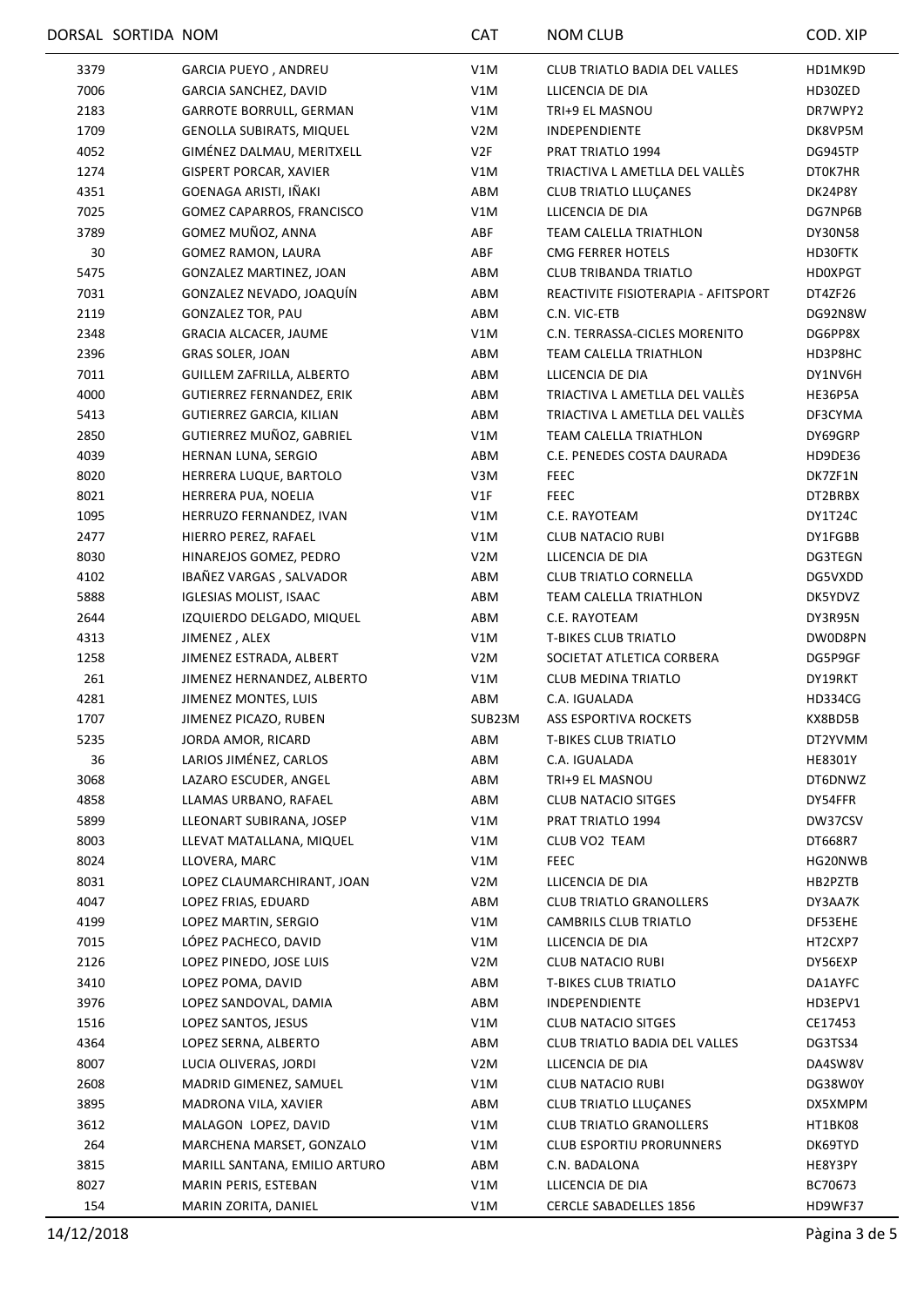|      | DORSAL SORTIDA NOM |                                | <b>CAT</b>       | <b>NOM CLUB</b>                      | COD. XIP       |
|------|--------------------|--------------------------------|------------------|--------------------------------------|----------------|
| 7029 |                    | MARQUEZ BALTA, DAVID           | ABM              | LLICENCIA DE DIA                     | DT4ZP6C        |
| 4053 |                    | MARQUEZ BALTA, OSCAR           | ABM              | T3 TEAM                              | DT9HTED        |
| 4337 |                    | MARTI ALTES, ORIOL             | V <sub>2</sub> M | <b>CLUB TRIATLO GRANOLLERS</b>       | HT6WY7E        |
| 4077 |                    | MARTIN ALEGRE, MARTA           | ABF              | <b>CLUB ESPORTIU Z5</b>              | HE366W8        |
| 1159 |                    | MARTINEZ ALFONSO, MIGUEL ANGEL | V3M              | PRAT TRIATLO 1994                    | DY5PZWR        |
| 4350 |                    | MARTINEZ MEDINA, CRISTIAN      | ABM              | <b>CLUB TRIATLO MALGRAT</b>          | HD1MFED        |
| 5295 |                    | MARTINEZ OSUNA, IVAN           | SUB23M           | <b>CLUB TRIATLO LLUÇANES</b>         | DG2YZ92        |
| 283  |                    | MARTINEZ RAMOS, TONI           | ABM              | <b>CLUB ESPORTIU Z5</b>              | DX7V5K2        |
| 6115 |                    | MARTINEZ RASCON, MARINA        | ABF              | C.E. CERDANYOLA A.T.                 | DY57P84        |
| 5312 |                    | MARTINEZ RODRIGUEZ, FEDE       | V <sub>2</sub> M | <b>CLUB GASSS TRIATLO CERDANYOLA</b> | HD0GDND        |
| 4642 |                    | MARZO VENTURA, SERGI           | V1M              | <b>CLUB TRITRAINING</b>              | DY3K3P6        |
| 3191 |                    | MASSO GRABULOSA, EDU           | ABM              | C.E. KATOA BARCELONA                 | DN4W8C4        |
| 7033 |                    | MATEO PARDO, FERRAN            | ABM              | LLICENCIA DE DIA                     | DT4Z1BX        |
| 5166 |                    | MEJIAS REBERT, ARANTXA         | V1F              | CERRR IGUALADA                       | CE95160        |
| 8025 |                    | MÈLICH SEBASTIAN, MARC         | ABM              | <b>FEEC</b>                          | DG7NVTB        |
| 435  |                    | MENDEZ VILLALVILLA, CARLOS     | V2M              | SOCIETAT ATLETICA CORBERA            | <b>HM252EN</b> |
| 185  |                    | MOLINA LOPEZ, MANEL            | V1M              | C.E. TRIATLO PICORNELL               | CF54115        |
| 4243 |                    | MORA BOADA, NURIA              | V1F              | C.E.T. DISTANCE                      | DT9T996        |
| 8017 |                    | MORA PUYAL, ROGER              | ABM              | LLICENCIA DE DIA                     | DT3KMK8        |
| 5053 |                    | MORENO CASTAÑEDA, NOEMI        | V1F              | C.A. IGUALADA                        | DG3G0W2        |
| 8022 |                    | MORENO GABRIEL, EDUARD         | ABM              | LLICENCIA DE DIA                     | DY662CM        |
| 3914 |                    | MOYANO HERRERO, JOEL           | V1M              | OPTIMS CLUB TRIATLO                  | DK3V7YH        |
| 3096 |                    | MUNNE MAS, LAURA               | SUB23F           | C.E.T. DISTANCE                      | HD2681P        |
| 7008 |                    | MUÑOZ PEÑA, XAVI               | ABM              | LLICENCIA DE DIA                     | DT49354        |
| 5253 |                    | NAVARRO MARCOS, CRISTIAN       | ABM              | <b>CLUB ESPORTIU Z5</b>              | HT9SF2W        |
| 1589 |                    | NAVARRO VALLES, ENOC           | V1M              | OPTIMS CLUB TRIATLO                  | DZ8T524        |
| 3970 |                    | NOGUERA SOLDEVILA, ADRIA       | ABM              | CLUB TRIATLO LLUÇANES                | DX2XM62        |
| 8008 |                    | ORTIZ BERENGUEL, FELIX         | V2M              | LLICENCIA DE DIA                     | DK7V9KW        |
| 2631 |                    | OVIEDO PRADA, EMILIO           | V <sub>2</sub> M | OPTIMS CLUB TRIATLO                  | DY19FP5        |
| 809  |                    | PADROS VERA, ORIOL             | ABM              | C.E. RAYOTEAM                        | DG7Z3E9        |
| 2484 |                    | PARDO ESTADELLA, DAVID         | V <sub>2</sub> M | INDEPENDIENTE                        | DT90YM8        |
| 7009 |                    | PEREA BIOSCA, RAMON            | V <sub>2</sub> M | LLICENCIA DE DIA                     | DY01R8C        |
| 1171 |                    | PEREZ LINDE, RAMON             | V1M              | C.E. CERDANYOLA A.T.                 | DY06MM5        |
| 3988 |                    | PERIAGO RODRIGUEZ, KIKE        | V1M              | W3TRIBCN                             | DT02K0X        |
| 4088 |                    | PICAS ZORRILLA, AINA           | ABF              | <b>CLUB TRIATLO GRANOLLERS</b>       | DT405N1        |
| 3558 |                    | PONS MUNILL, TERESA            | V1F              | PRAT TRIATLO 1994                    | DG7W6DZ        |
| 8011 |                    | PORTILLA PARRILLA, CARLOS      | ABM              | LLICENCIA DE DIA                     | HM25YH5        |
| 2698 |                    | PUIG ANTUNEZ, ROGER            | V1M              | C.N. BADALONA                        | DZ8T254        |
| 7013 |                    | PUIG FOLQUE, JORDI             | ABM              | LLICENCIA DE DIA                     | DT02RAG        |
| 4433 |                    | PUJABET SOLANICH, SERGI        | ABM              | C.A. IGUALADA                        | DW8035B        |
| 135  |                    | PUJOL CASTELLA, MARTI          | JNM              | <b>CLUB TRIATLO LLUÇANES</b>         | DT3CM8Z        |
| 800  |                    | PUYAL MASGORET, ALBERT         | V3M              | CLUB MEDINA TRIATLO                  | CE28483        |
| 5894 |                    | <b>QUER BURCH, GUILLEM</b>     | ABM              | CLUB NATACIO BANYOLES                | HG274A3        |
| 4263 |                    | QUIROGA PADILLA, SONIA         | ABF              | <b>CLUB ESPORTIU Z5</b>              | DG2K8RR        |
| 673  |                    | RAMIREZ ROLDAN, RAUL           | V1M              | CAMBRILS CLUB TRIATLO                | DY35K6G        |
| 223  |                    | RELAÑO GUILLEN, MARC           | ABM              | <b>CERRR IGUALADA</b>                | DK1HTN1        |
| 4330 |                    | RELATS MOLINA, XAVIER          | ABM              | C.N. VIC-ETB                         | DK8M156        |
| 4349 |                    | REVERTE PRUNEDA, ALBERT        | ABM              | C.N. BADALONA                        | DZ13474        |
| 4348 |                    | RIBA PUIGORIOL, JOAN           | JNM              | CLUB TRIATLO LLUÇANES                | HD728NA        |
| 7016 |                    | RIGOL MOLINER, SALVADOR        | V1M              | LLICENCIA DE DIA                     | HD7YN7Y        |
| 1393 |                    | RODRIGUEZ DE MIQUEL, XAVIER    | V2M              | <b>CLUB NATACIO RUBI</b>             | DT90TKW        |
| 5937 |                    | RODRIGUEZ GARCIA, DANIEL       | V1M              | CLUB MEDINA TRIATLO                  | HD7H4Y4        |
| 374  |                    | ROIG VAZQUEZ, DOMINGO          | V1M              | C.E.T. DISTANCE                      | DG9CMMS        |
| 2457 |                    | ROMEO VIVERO, JESUS M.         | V <sub>2</sub> M | C.E. CERDANYOLA A.T.                 | DT27VR2        |
| 4876 |                    | ROSSI, PATRICIO                | V1M              | <b>CLUB ESPORTIU Z5</b>              | DY569D2        |
| 916  |                    | ROURA POL, ALBERT              | ABM              | <b>CLUB NATACIO BANYOLES</b>         | DT3EBM4        |
| 4345 |                    | ROZAS ALBACETE, ANTONIO        | ABM              | CAMBRILS CLUB TRIATLO                | <b>DROHKOK</b> |
|      |                    |                                |                  |                                      |                |